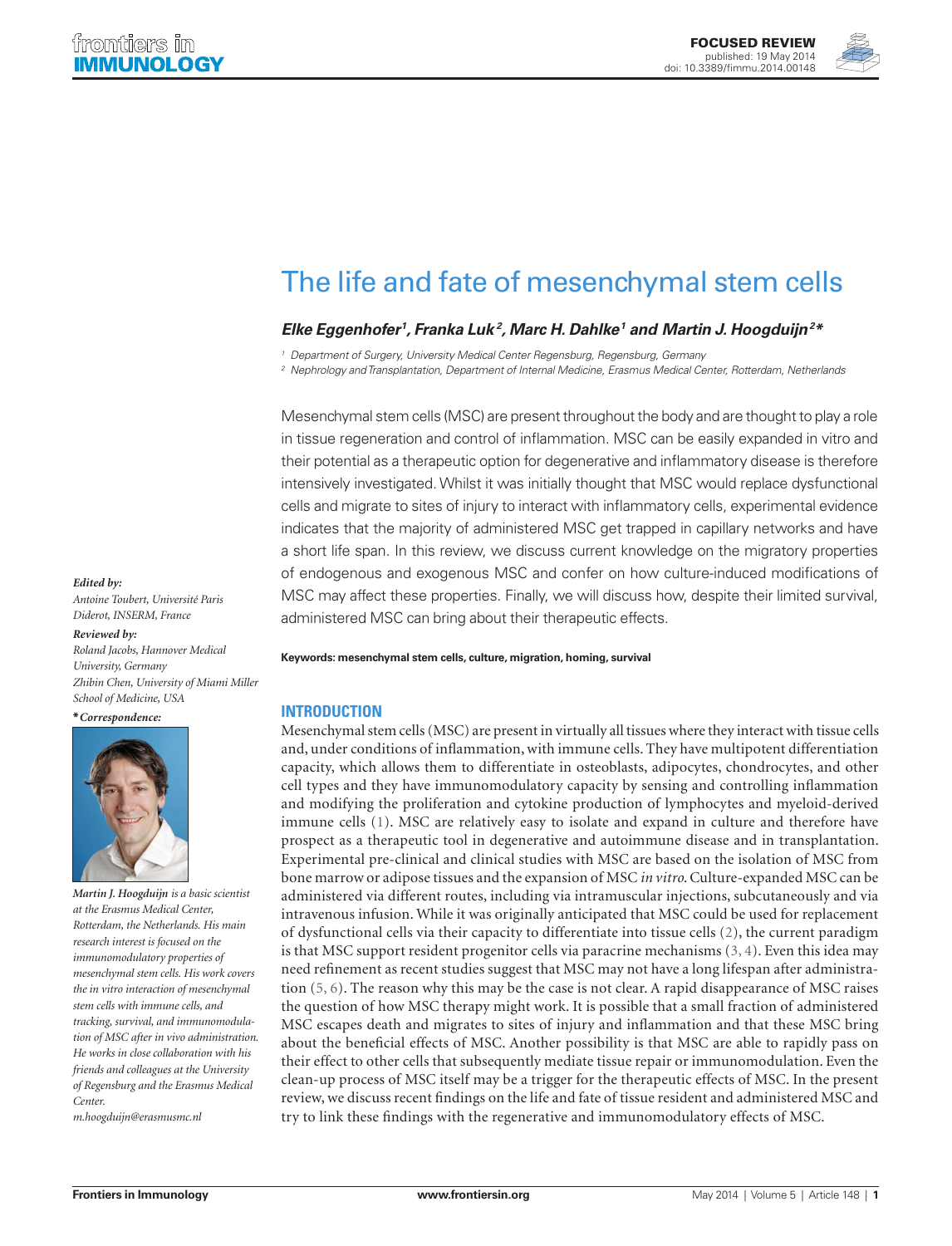# **Migration of MSC** *in vitro*

It has been shown that MSC migrate in response to many chemotactic factors, like platelet-derived growth factor-AB (PDGF-AB), insulin-like growth factor-1 (IGF-1), the chemokines RANTES,

#### **key concept 1 | Migration of MSC**

MSC express a range of chemokine receptors, allowing them to specifically migrate towards chemokine gradients.

macrophage-derived chemokine (MDC), and stromal-derived factor-1 (SDF-1) [\(7\).](#page-4-0) Accordingly, MSC express the tyrosine kinase receptors for PDGF and IGF, as well as the RANTES and MDC receptors CCR2, CCR3, and CCR4, and the SDF-1 receptor CXCR4. Most chemokines are more effective on TNFα-primed cells, suggesting that the mobilization of MSC and their subsequent homing to injured tissues may depend on the systemic and local inflammatory state [\(7\).](#page-4-0) Whereas culture-expanded MSC are widely used in clinical trials, it is not clear how cultivation and GMP manufacturing processes may influence the homing properties of MSC *in vivo*. However, it has been shown that cell culture duration and the degree of cell expansion has a clear impact on MSC morphology, differentiation, viability, and migratory properties [\(8\).](#page-4-0) Furthermore, several groups have shown that freshly isolated MSC show superior homing ability compared to expanded MSC [\(9, 10\)](#page-4-0) and that different MSC subtypes, like classical MSC and multipotent adult progenitor cells have different migration potential [\(11\)](#page-4-0) in *in vitro* migration assays. This suggests that different MSC preparations show variation with regard to their homing receptor expression, and this may result in differences in their therapeutic effect. Culture conditions appear therefore a potent tool in modulating the effect of MSC administration.

# **Migration of Endogenous MSC**

The study of endogenous MSC migration *in vivo* is complex. MSC are located in the bone marrow, from where they may migrate to other sites via mechanisms potentially similar to those

### **key concept 2 | Migration of endogenous MSC**

The migration of endogenous MSC is controversial. Hard evidence for the migration of MSC via the bloodstream is sparse. As MSC are present in virtually all tissues, they may migrate within tissues to sites of injury or inflammation.

exploited by hematopoietic stem cells. However, MSC may be resident in peripheral blood, which would make the specific identification of migrating MSC difficult. The detection of MSC in the circulation is controversial. While some studies showed that cord blood and mobilized peripheral blood are enriched for MSC [\(12\)](#page-4-0), others failed to detect MSC in the circulation [\(13\)](#page-4-0), even after stem cell mobilization or in cord blood [\(14\)](#page-4-0). MSC have been detected in peripheral blood in patients with hip bone fractures [\(15\)](#page-4-0), but it can be questioned whether MSC are present in the blood of these patients via active recruitment or whether mechanical disruption of the bone tissue is responsible for this. A study in rat showed that hypoxia induced the mobilization of MSC in peripheral blood ([16\)](#page-4-0) and a murine study investigating the mobilization of fluorescent MSC injected in the bone marrow of non-fluorescent animals detected an increased number of

fluorescent MSC in the blood after the induction of liver damage [\(17\)](#page-5-0), suggesting that systemic signals trigger the release of MSC from the bone marrow.

One of the difficulties detecting circulating MSC is that their immunophenotype is not necessarily the same as that of cultureexpanded MSC. Several of the markers used for the identification of MSC have an adhesion function and their expression is therefore likely to be different on non-adherent MSC. Furthermore, although the first compartment to search for circulating cells is usually the blood stream, a recent report suggests that adipose tissue derived MSC may migrate via the lymphatic system [\(18\).](#page-5-0) It was demonstrated that MSC can be released by adipose tissue or bone marrow in response to inflammation and that they accumulate in lymph nodes and blood vessels via CXCL12 (SDF-1)/CXCR4 dependent mechanisms (**[Figure](#page-2-0) 1A**). Finally, one may wonder whether the recruitment of MSC from distant sites is required for the control of immune responses and initiation of repair in tissues as MSC are found locally in all tissues, from skin to brain [\(13\).](#page-5-0) In case of injury, local MSC from tissue or blood vessels need to travel only short distances to get to sites of injury and thereby cut the blood stream route short (**[Figure](#page-2-0) 1B**).

Transplanted organs provide a unique opportunity for studying the migration of MSC, as MSC can be cultured from tissue biopsies and their donor or recipient origin determined by HLA typing. A study in heart transplant patients demonstrated that MSC present in transplanted hearts were all of donor origin [\(19\).](#page-5-0) No MSC of recipient origin were found, even not many years after transplantation. Similar data were found in lung transplant patients [\(20\).](#page-5-0) These data suggest that MSC do not migrate between tissues, not even under inflammatory conditions as found in transplanted organs. At the same time these data demonstrate that MSC can in principle survive after transplantation. A major difference, however, between these studies and studies that show that **MSC are short-lived after** 

**key concept 3 | MSC are short-lived after administration** *In vitro* expanded MSC have a short lifetime after *in vivo* administration.

Intravenously infused MSC home to the lungs, from where they disappear within 24h. Living MSC are not detected at other tissue sites.

**administration** [\(5\)](#page-4-0) as discussed in the next paragraph, is that MSC that are administered as a form of therapy are culture-expanded and administered without supporting tissue around them, as is the case in organ transplantation. The localization and microenvironment that MSC face after transplantation as a cell suspension or embedded in an organ are not comparable and are likely to be responsible for the apparent discrepant survival data.

# **Localization and Homing of Exogenous MSC**

The use of MSC for immunomodulation or regenerative therapy in pre-clinical models for autoimmune disease, transplantation, or degenerative disease offers the possibility of studying the migration of exogenous MSC. Several studies have demonstrated the homing of administered MSC to sites of injury [\(21–23\)](#page-5-0). The migration of MSC to such sites may be dependent on chemotactic signals derived from injured or inflamed tissues. A study using a model of acute kidney injury demonstrated that the migration of MSC to the injured kidney is dependent on CD44 expression on MSC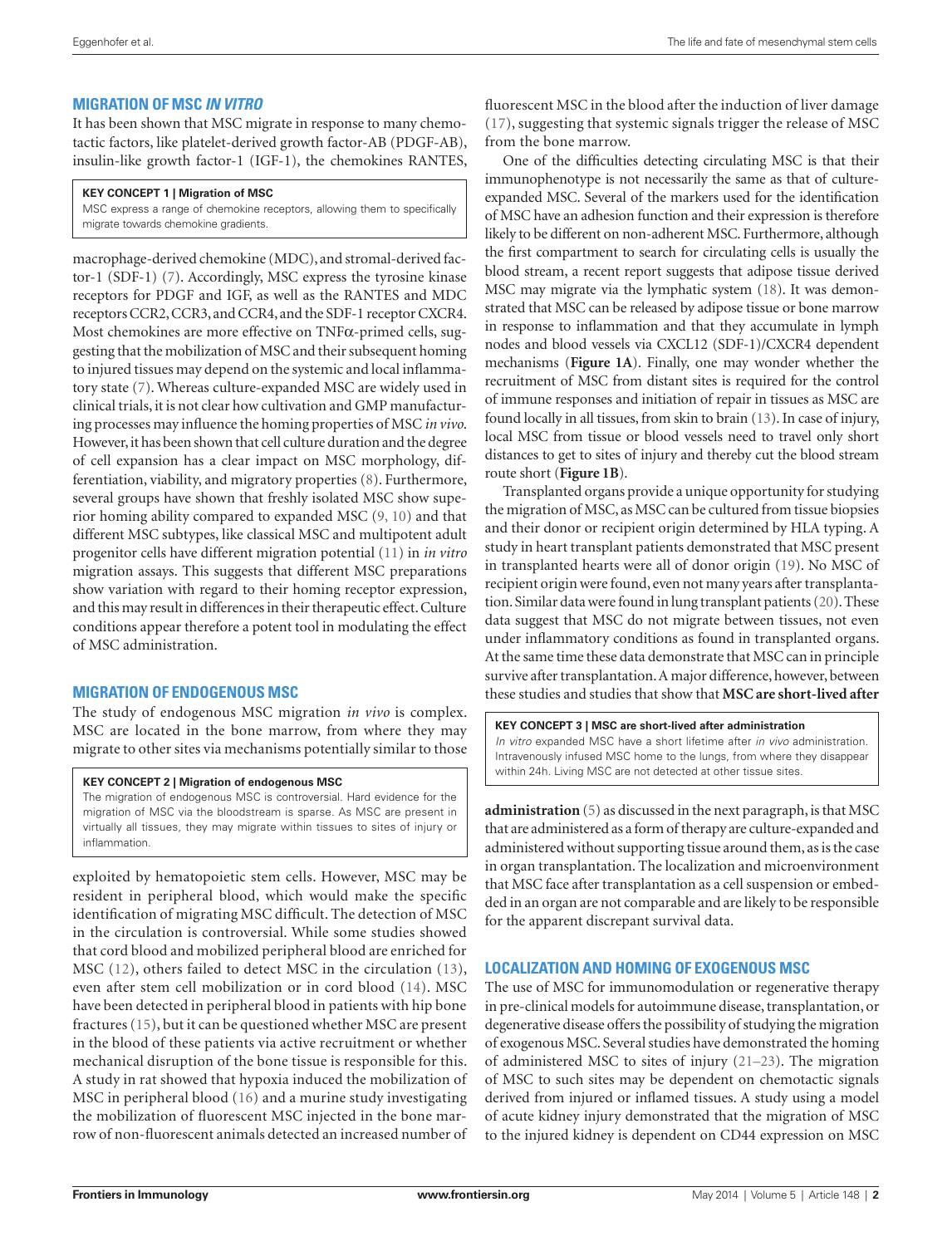<span id="page-2-0"></span>

[\(24\).](#page-5-0) The expression of the chemokine receptor CXCR4 on MSC also appears to play a role, as overexpression of CXCR4 increases the homing of MSC to injured kidneys [\(25\).](#page-5-0)

The migration of MSC is likely to depend on their route of administration. Most studies use the intravenous route and it has become clear that a large proportion of MSC that are injected via this route are trapped in the lungs upon first passage [\(5, 10,](#page-4-0) [23, 26\)](#page-5-0). After 24 h MSC are relocated to other organs, in particular the liver and also the spleen [\(5,](#page-4-0) [27\)](#page-5-0). MSC also reappear at injured tissue sites [\(27\).](#page-5-0) It is however questionable whether MSC that leave the lungs are still viable. In our previous work, we demonstrated that MSC are no longer viable 24 h after intravenous infusion, but that their radioactive label was still detectable in the liver [\(5\).](#page-4-0) The elimination of MSC may be dependent of immunological mechanisms, which will be discussed below. The potential rapid disappearance of infused MSC does not rule out a functional effect of the cells. It has for instance been demonstrated that the phagocytosis of dead MSC induces the generation of macrophages with a regulatory phenotype [\(28\)](#page-5-0) (**[Figure](#page-3-0) 2**). It is also possible that a small proportion of cells escapes elimination and is responsible for the therapeutic effects of MSC.

Evasion of the lung trap may improve the survival of MSC and may affect the distribution of the cells after administration. Arterial injection may ensure better delivery of MSC to organs of interest. MSC injected in the renal arteries are retained in the glomeruli for at least several days [\(29\)](#page-5-0). A study examining the engraftment of MSC in the liver concluded that administration via the portal vein led to far better engraftment than administration via the vena cava [\(30\)](#page-5-0). While intravenous infusion of MSC for treatment of cardiac infarct has been shown long time ago to lead to poor engraftment in the ischemic heart, injection of MSC directly in the myocardium improves the uptake of cells [\(26, 31\).](#page-5-0)

It thus appears that MSC are trapped in the first micro capillary network they encounter. The question is why this is the case and whether the entrapment of MSC in such networks perhaps contributes to in particular the immunomodulatory effects of MSC treatment?

# **Effect of Culture on the Migration and Survival of MSC**

Mesenchymal stem cells cultures are routinely obtained by adherence of MSC to plastic culture flasks and propagation of the cells in medium containing 10–15% fetal calf serum [\(32\)](#page-5-0). However, **culture affects the phenotype of MSC**. Various studies show that surface markers of freshly isolated MSC differ from those of cultured MSCs. It has for instance been described that adipose tissue derived MSC are contained in the CD34<sup>+</sup> cell fraction of the

**key concept 4 | Culture affects the phenotype of MSC**

Culture medium and plastic adherence have a major impact on the phenotype of MSC. The size of MSC dramatically increases in culture and the expression of adhesion molecules is strongly up regulated. This affects the distribution of MSC after administration.

stromal vascular fraction, but CD34 expression is lost during MSC cell expansion in culture [\(33\)](#page-5-0). Recently, Braun et al. [\(34\)](#page-5-0) showed that upon activation in culture, MSC upregulate CD105, CD146, and CD271 and propose that this upregulation is required for improved motility and attachment to the plastic. In accordance with this hypothesis, we as well as other groups have observed a change in MSC morphology during early culture phase. Over time, small round-shaped cells change into large spindle shaped cells [\(34, 35\)](#page-5-0) and cultured MSC become around 20 μm in diameter [\(36, 37\)](#page-5-0). Since this diameter is larger than the size of pulmonary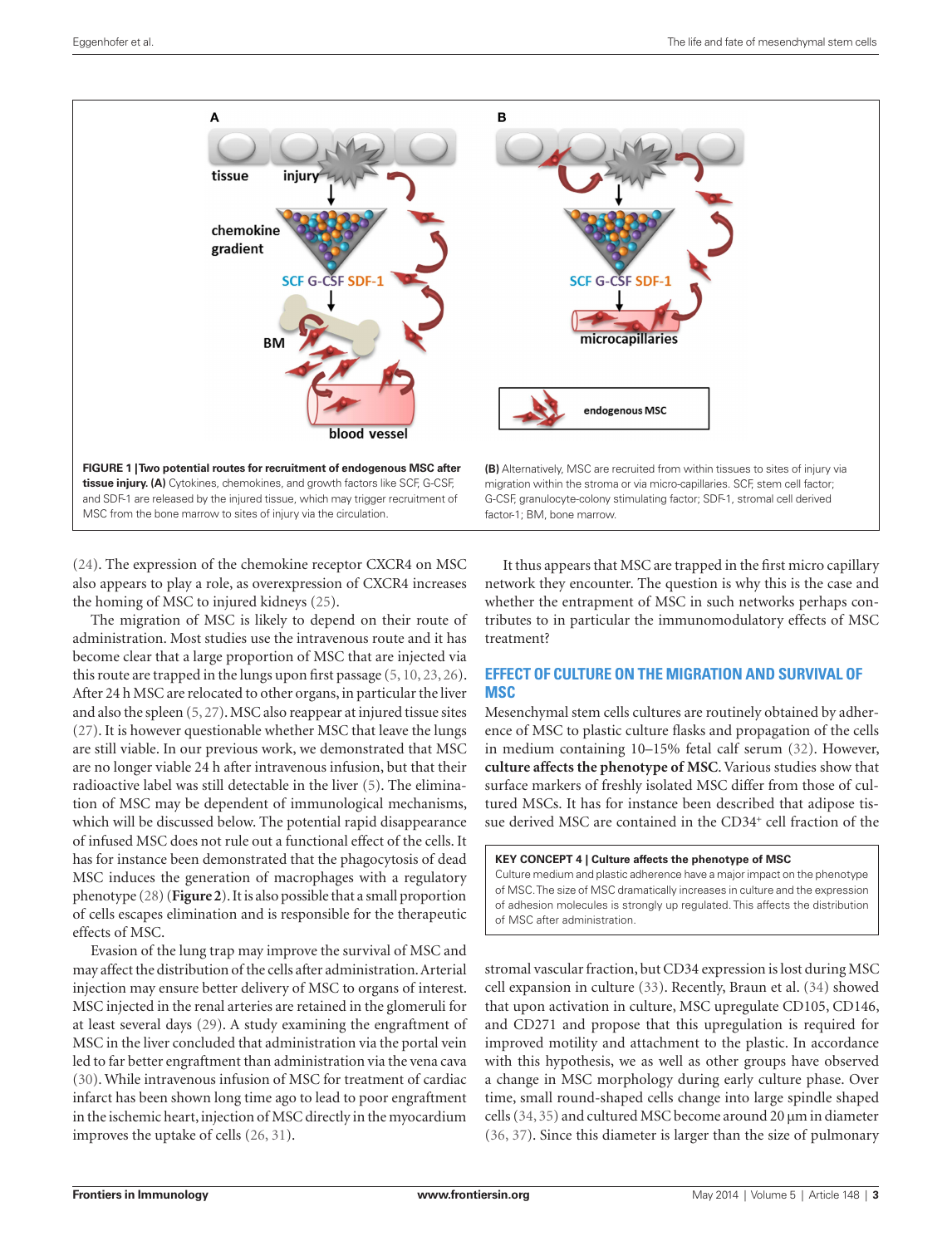<span id="page-3-0"></span>

**Figure 2 | Proposed mechanism of action of intravenously injected cultured MSC.** Administered culture-expanded MSC (large violet cells) target immune cells, including macrophages, and resident progenitor cells, including MSC (small red cells) via their secretome (e.g., TGF-β, PGE-2, and other factors) to stimulate immunomodulatory and regenerative processes. In addition, phagocytosis of MSC by macrophages may induce the formation of regulatory macrophages. TGF-β, transforming growth factor-β; PGE-2, prostaglandin E2.

micro-capillaries, it is not surprising that after intravenous infusion of MSC the majority of the cells are trapped in the lungs [\(5,](#page-4-0)  [37\)](#page-5-0). Furthermore, the modulated expression of cell adhesion and chemoattraction molecules on cultured MSC may account for a different migratory behavior of cultured MSC compared to noncultured MSC. The shortevity of MSC after infusion may also have a relation with the culture-induced changes in MSC phenotype. We and others have demonstrated that activated NK cells can lyse culture-expanded MSC of not only allogeneic but also autologous origin [\(38, 39\)](#page-5-0), suggesting that culture may induce changes in MSC that makes them targets for NK cells. Cultured MSC may also appear foreign for macrophages, and trigger a clean-up response after administration, which may result in an immunosuppressive effect as discussed above [\(28\)](#page-5-0). These data indicate that it is not unlikely that at least some of the effects observed upon administration of MSC depend on MSC properties acquired during culture expansion.

# **How does MSC Therapy Work?**

Series of observations on the migration, distribution, and survival of MSC after administration contrast with the original ideas on the life and fate of MSC and make it hard to understand how MSC therapy works. In the 1960s, cells with osteogenic differentiation capacity were identified in the bone marrow by Friedenstein and colleagues [\(40\).](#page-5-0) Later it was shown that in addition to osteogenic differentiation, these cells, MSC, were able to undergo adipogenic, chondrogenic, and myogenic differentiation [\(41\).](#page-5-0) As a logic consequence it was believed that MSC could be expanded in culture, administered and that they would engraft and differentiate into functional cells. Some of the early trials with MSC that took place in osteogenesis imperfecta patients were based on this idea [\(42\).](#page-5-0) It turned out,



**Figure 3 | Proposed model of MSC contribution to immune suppression and tissue repair.** Intravenous administration of culture-expanded MSC (violet cells) leads to modulation of the function of endogenous MSC (red cells) and macrophages via the secretome of the administered cells (e.g., TGF-β, PGE-2, and other factors) and phagocytosis of MSC by

macrophages. The activation of resident MSC and induction of regulatory macrophages induces tissue regeneration. MSC furthermore induce regulatory T cells via different mechanisms, including the secretion of TGF-β and an indirect elevation of IL2. Administration of MSC also elicits a systemic immune response, which triggers an immunosuppressive response.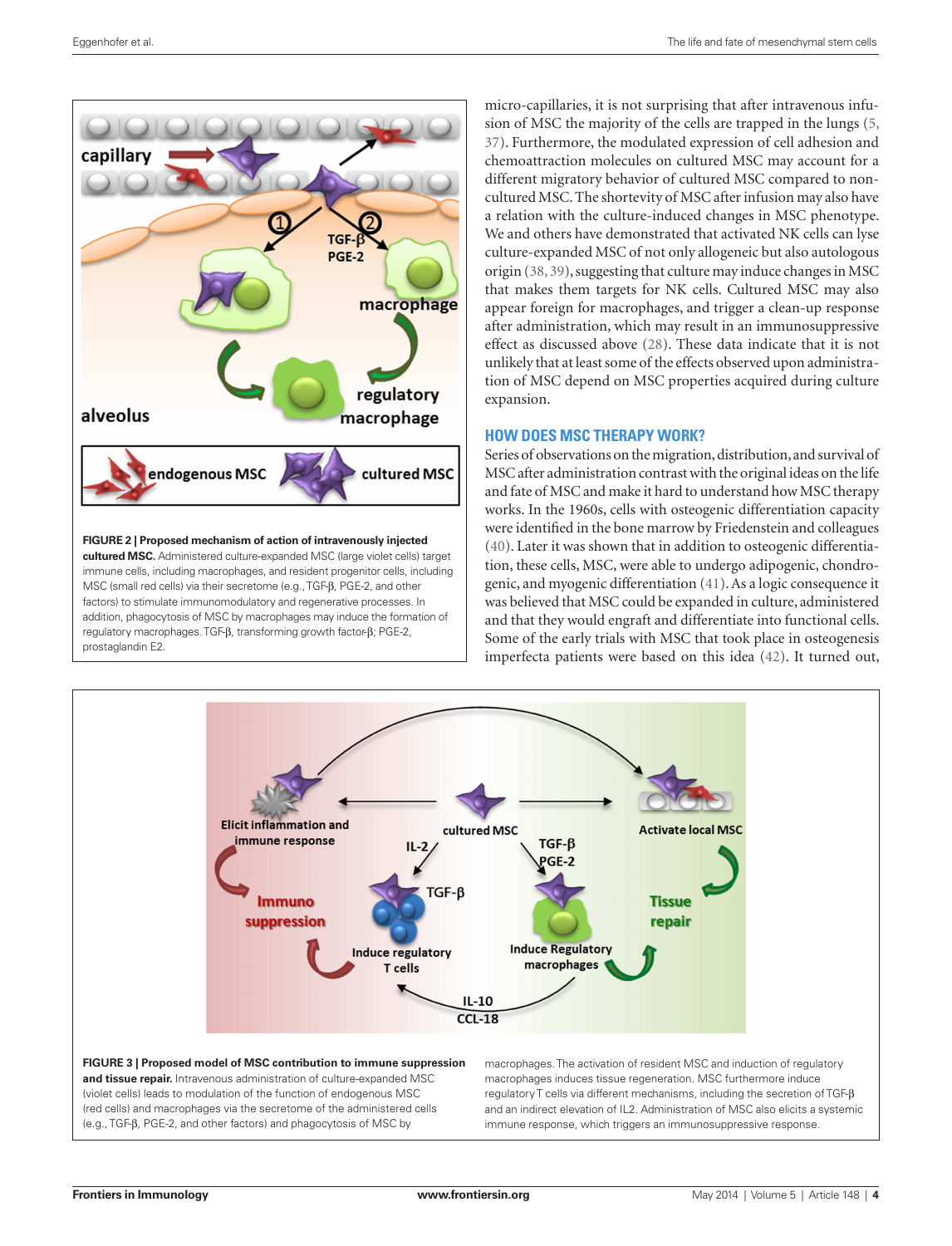<span id="page-4-0"></span>however, that culture-expanded MSC show little engraftment and it is proposed that the secretion of trophic factors and immunomodulatory cytokines and chemokines by MSC are at the base of the therapeutic effects [\(43, 44\).](#page-5-0) However, the accumulation of MSC in the lungs after intravenous infusion, their short survival time and limited distribution to other sites suggests that MSC rapidly pass on their effect to resident cells, which may subsequently mediate the immunomodulatory and regenerative effect induced by MSC administration. This idea is summarized in **[Figure](#page-3-0) 3**.

Regulatory T cells are one of the cell types that may bring the effects of MSC forward. MSC have been demonstrated to be able to induce regulatory T cells [\(45, 46\).](#page-5-0) The mechanisms of MSCinduced regulatory T cell induction depend on local conditions. MSC constitutively secrete TGF-β, which acts as a growth factor for regulatory T cells [\(45\),](#page-5-0) and under inflammatory conditions MSC express IDO, which plays a role in the generation of regulatory T cells [\(47\).](#page-5-0) MSC induce *de novo* regulatory T cells by increasing levels of IL2, which occurs when activated T cells are inhibited by MSC in their proliferation but not in their activation [\(46\).](#page-5-0) Furthermore, monocytes are identified as a crucial intermediate cell type after MSC-induced differentiation in type 2 macrophages. Type 2 macrophages produce IL10 and CCL18, which trigger the induction of regulatory T cells. Type 2 macrophages can furthermore be induced by prostaglandin E2 secretion by MSC [\(48\)](#page-5-0) and themselves play a role in resolving inflammation and mediating tissue repair [\(49\).](#page-5-0)  It was recently demonstrated that the reparative effect of MSC injected in infarcted myocardium was partially mediated via type 2 macrophages as depletion of these macrophages attenuated the MSC effect [\(50\)](#page-5-0).

As infused MSC are around only for a short time, their induction of cells with regulatory phenotypes via the secretion of soluble factors has to occur hastily. It is also possible that MSC trigger responses by other cells merely by their presence. We recently demonstrated that **MSC induce a systemic inflammatory response** within hours after infusion [\(51\).](#page-5-0) Whether this response triggers the induction of regulatory cells and whether it originates from MSC or from resident tissue and/or immune cells remains to be identified.

#### **key concept 5 | MSC induce a systemic inflammatory response**

MSC induce an inflammatory response after infusion, which is detectable in lung tissue and systemically 2h after administration. This response may lead to the immunomodulatory effects seen after MSC infusion.

#### **key concept 6 | Mechanism of MSC therapy**

The mechanisms of MSC therapy are poorly understood. As MSC have a short survival time after infusion, it is believed that MSC pass on their effects to other cell types. MSC can induce regulatory T cells and regulatory macrophages, which carry on the immunomodulatory and regenerative effects of MSC.

It however indicates that infusion of MSC leads to rapid responses that may subsequently affect other cells. The systemic nature of the response indicates that even though MSC are localized in the lungs after infusion, their effects can reach other body sites, and this may underlie the **mechanism of MSC therapy**. What happens to MSC after they disappear from the lungs is not clear. It may be that small numbers of MSC escape elimination and migrate to sites of injury, but whether these surviving MSC mediate the therapeutic effect or whether the bulk dead cells are responsible for this we cannot conclude about at this moment. There is evidence that dead MSC reappear in the liver (5), and interestingly, macrophages that phagocytized dead MSC have been shown to obtain a regulatory function [\(28\).](#page-5-0)

Taking all published data into considering, we have to acknowledge that we yet know little about how MSC therapy works. Further studies aimed at exploring MSC fate and functional properties after administration will have to shine light on this and allow the design of effective MSC therapy.

### **References**

- 1. Bernardo ME, Fibbe WE. Mesenchymal stromal cells: sensors and switchers of inflammation. *Cell Stem Cell* (2013) **13**(4):392–402. doi: 10.1016/j.stem.2013.09.006
- 2. Prockop DJ. Marrow stromal cells as stem cells for nonhematopoietic tissues. *Science* (1997) **276**(5309):71–4. doi: 10.1126/science.276.5309.71
- 3. Togel F, Weiss K, Yang Y, Hu Z, Zhang P, Westenfelder C. Vasculotropic, paracrine actions of infused mesenchymal stem cells are important to the recovery from acute kidney injury. *Am J Physiol Renal Physiol* (2007) **292**(5):F1626–35. doi: 10.1152/ ajprenal.00339.2006
- 4. Hocking AM, Gibran NS. Mesenchymal stem cells: paracrine signaling and differentiation during cutaneous wound repair. *Exp Cell Res* (2010) **316**(14):2213–9. doi: 10.1016/j.yexcr.2010.05.009
- 5. Eggenhofer E, Benseler V, Kroemer A, Popp FC, Geissler EK, Schlitt HJ, et al. Mesenchymal stem cells are short-lived and do not migrate beyond the lungs after intravenous infusion. *Front Immunol* (2012) **3**:297. doi: 10.3389/ fimmu.2012.00297
- 6. Liu XB, Chen H, Chen HQ, Zhu MF, Hu XY, Wang YP, et al. Angiopoietin-1 preconditioning enhances survival and functional recovery of mesenchymal stem cell transplantation. *J Zhejiang Univ Sci B* (2012) **13**(8):616–23. doi: 10.1631/jzus. B1201004
- 7. Ponte AL, Marais E, Gallay N, Langonne A, Delorme B, Herault O, et al. The in vitro migration capacity of human bone marrow mesenchymal stem cells: comparison of chemokine and growth factor chemotactic activities. *Stem Cells* (2007) **25**(7):1737–45. doi: 10.1634/stemcells.2007-0054
- 8. Wagner W, Ho AD, Zenke M. Different facets of aging in human mesenchymal stem cells. *Tissue Eng Part B Rev* (2010) **16**(4):445–53. doi: 10.1089/ten. TEB.2009.0825
- 9. Rombouts WJ, Ploemacher RE. Primary murine MSC show highly efficient homing to the bone marrow but lose homing ability following culture. *Leukemia* (2003) **17**(1):160–70. doi: 10.1038/sj.leu.2402763
- 10. Fischer UM, Harting MT, Jimenez F, Monzon-Posadas WO, Xue H, Savitz SI, et al. Pulmonary passage is a major obstacle for intravenous stem cell delivery: the pulmonary first-pass effect. *Stem Cells Dev* (2009) **18**(5):683–92. doi: 10.1089/ scd.2008.0253
- 11. Eggenhofer E, Popp FC, Mendicino M, Silber P, Van't Hof W, Renner P, et al. Heart grafts tolerized through third-party multipotent adult progenitor cells can be retransplanted to secondary hosts with no immunosuppression. *Stem Cells Transl Med* (2013) **2**(8):595–606. doi: 10.5966/sctm.2012-0166
- 12. Tondreau T, Meuleman N, Delforge A, Dejeneffe M, Leroy R, Massy M, et al. Mesenchymal stem cells derived from CD133-positive cells in mobilized peripheral blood and cord blood: proliferation, Oct4 expression, and plasticity. *Stem Cells* (2005) **23**(8):1105–12. doi: 10.1634/stemcells.2004-0330
- 13. da Silva Meirelles L, Chagastelles PC, Nardi NB. Mesenchymal stem cells reside in virtually all post-natal organs and tissues. *J Cell Sci* (2006) **119**(Pt 11):2204–13. doi: 10.1242/jcs.02932
- 14. Wexler SA, Donaldson C, Denning-Kendall P, Rice C, Bradley B, Hows JM. Adult bone marrow is a rich source of human mesenchymal 'stem' cells but umbilical cord and mobilized adult blood are not. *Br J Haematol* (2003) **121**(2):368–74. doi: 10.1046/j.1365-2141.2003.04284.x
- 15. Alm JJ, Koivu HM, Heino TJ, Hentunen TA, Laitinen S, Aro HT. Circulating plastic adherent mesenchymal stem cells in aged hip fracture patients. *J Orthop Res* (2010) **28**(12):1634–42. doi: 10.1002/jor.21167
- 16. Rochefort GY, Delorme B, Lopez A, Herault O, Bonnet P, Charbord P, et al. Multipotential mesenchymal stem cells are mobilized into peripheral blood by hypoxia. *Stem Cells* (2006) **24**:2202–8. doi: 10.1634/stemcells.2006-0164